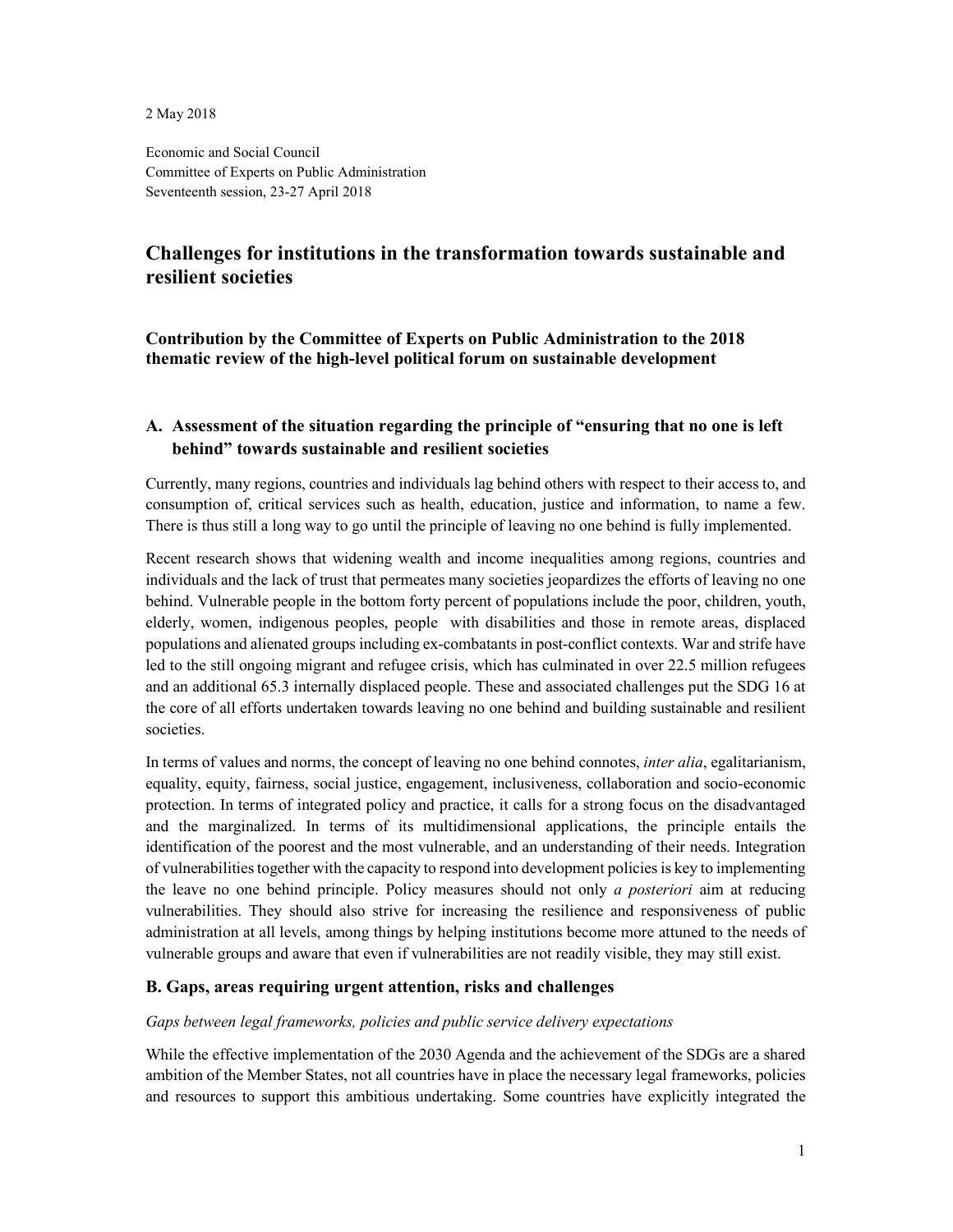SDGs in their national sustainable development plans while others have created action plans dedicated in part or entirely to the SDGs. However, it is one thing to integrate SDGs in a national development plan, and another to pursue strategies of leaving no one behind. Countries should realize that it is necessary to develop specific action plans for this purpose, and continuously pursue their implementation. They should concentrate on strengthening their governance and institutional capacities including financial resources, human capital and technical know-how. They should also strive to continuously improve their public service delivery models in line with people's changing needs.

#### *Financial resource gap*

For many developing countries including low- and middle-income countries, and especially the LDCs, LLDCs and SIDs, the implementation of the transformative 2030 Agenda and the SDGs outstrips their financial and human resources. Financing is also a challenge in developed country settings where diverse groups or areas are left behind for a host of reasons ranging from socioeconomic to demographic and other factors. Bridging the financing gap can be done through international development partnerships and by developed countries fulfilling their financing commitments to sustainable development. It can also be done via local resource mobilization, enhanced self-reliance, South-South and triangular cooperation. Innovative financial technology applications and inclusive finance are other ways to work for bridging the financial resource gap. Greater international cooperation and various multi-stakeholder partnership modalities including but not limited to local communities and groups and public-private partnerships, are pivotal in addressing this gap and supporting SDG implementation.

#### *Deficits in institutional and human resource capacities*

Decentralisation cannot be taken at face-value as a positive factor for coherence. Supported by appropriate local governance capacities, structures and mechanisms and when in line with national priorities, decentralisation can lead to higher collaboration, coordination, participation, inclusiveness, integration and resilience. In many places, public servants have not been trained to operate within decentralized governance frameworks. Such capacities should be developed to enable governments to instil values, norms and practices of inclusion, collaboration, partnership, coordination and integration over time. Skills and competency profiles of public servants also need to be enhanced in line with technological advances, such as in robotics, artificial intelligence, blockchain, the Internet of things, genomic medicine, biometrics, behavioural insights and data science.

The uptake of these technologies can also be instrumental in reducing the cost in SDG implementation. They can pave the way for developing countries, including the low and middle-income countries and LDCs, to leapfrog. Several aspects of the 'fourth industrial revolution' have still not been harnessed adequately in many parts of the world due in part to the dearth of sufficient financial, technical and human resources, and unreceptive mind-sets. In this regard, investment in ICT-enabled provision of public services at the local level can be encouraged. This can also support improving the quality of public services, promoting transparency, and facilitating the establishment and working of monitoring and evaluation mechanisms.

## *Safety and security gap*

A focus on the political consensus for peace is paramount for bridging the safety and security gap in post-conflict contexts. Reinforcing people's commitment to peace and sustainable development requires forms of governance that facilitate pluralism, suppressing hate and discrimination, and viewing governance as a "value-institution." It calls for effectively interlinking the governance and peace components of the SDG 16. From a governance perspective, the continuity of reforms of leaving no one behind is vital. From a security perspective, inclusion of the alienated groups and local communities,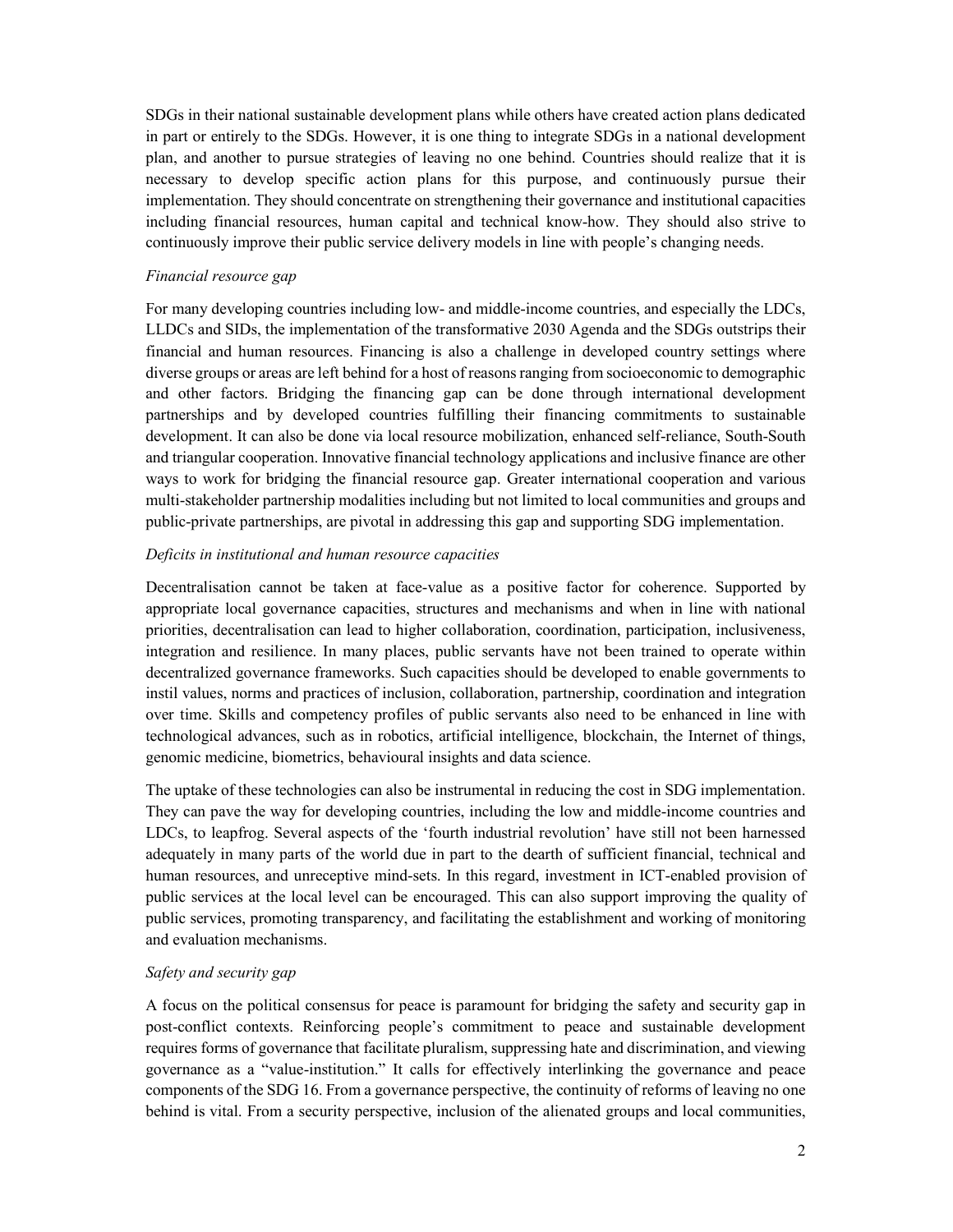including those living in remote areas and ex-combatants, is key. From a development perspective, all conflict countries have high poverty rates. Ending violence in these contexts could contribute to eradicating poverty and leaving no one behind.

Migration is one area where safety and security concerns warrant policy-makers' urgent attention. Migrants and refugees are often subject to human trafficking, smuggling and other threats. Similarly, migration policies often relate to policy areas such as criminal justice and counter-terrorism. Like migration, corruption is another area where safety and security concerns converge with governance and development challenges. Whistle-blowing systems, for instance, include criminal penalties for retaliation, false reporting and protection against harassment, discrimination or physical harm. Countering corruption demands ethical public administration and accountable governance. Likewise, governance efforts start with curbing corruption, among other things.

#### *Gaps in the capacity of local governments, authorities and communities*

As government institutions which are closest to the people, local governments have a particular role in eradicating poverty and delivering public services including through their close collaboration and partnering with central governments and regional governments at the subnational level. Local governments are not the sub-contractors of the central and regional governments. They should have the capacity to make appropriate decisions, raise funds and collect taxes. They should also have the necessary financial and human capacities and resources, and access to disaggregated data to develop and implement the necessary plans of action. In this context, it becomes important to move towards multilevel and multi-stakeholder approaches to implement the Goals – at national and local levels. Such approaches should be collaborative, ensuring early warning and appropriate support when it is identified that one level is holding back the entire implementation chain. Central government can create an environment to allow local governments to deliver on their responsibilities, including by filling gaps and resolving conflicts, and by enabling all other governance actors to play their role. Similarly, "local Agenda 2030' or 'local SDGs achievement plans' can also be supported. Programmes for developing capacity in the public sector, improving public service and service delivery would benefit from the inclusion of perspectives on local capacity development.

## **C. Valuable lessons learned on transformation towards sustainable and resilient societies**

#### *Importance of comprehensive capacity development*

Poverty and inequality are perennial issues in many countries. A commitment to leaving no one behind in such contexts calls for sustained and comprehensive capacity development with focus on how governments, leaders, public servants can change their mind-sets, behaviour, attitude, conduct, practices to better align them with integrated development and the leaving no one behind principle. Awareness and internalisation of the 2030 Agenda and of its SDGs is an indispensable step towards this aim. In this regard, the training of public leaders and public servants in central and local governments is important. Public administration and civil service training schools and training institutes should revise their curricula to provide such training and to create the transformational leaders and public servants who will be implementing the 2030 Agenda. It is important that this type of transformational leadership in the public service is accompanied by meritocratic, impartial and inclusive recruitment and other policies that ensure diversity. Having vulnerable groups in senior leadership positions can make public administrations better attuned to previously overlooked needs of populations. Reflecting the societal diversity in government representation, such as leaders from different groups and communities, can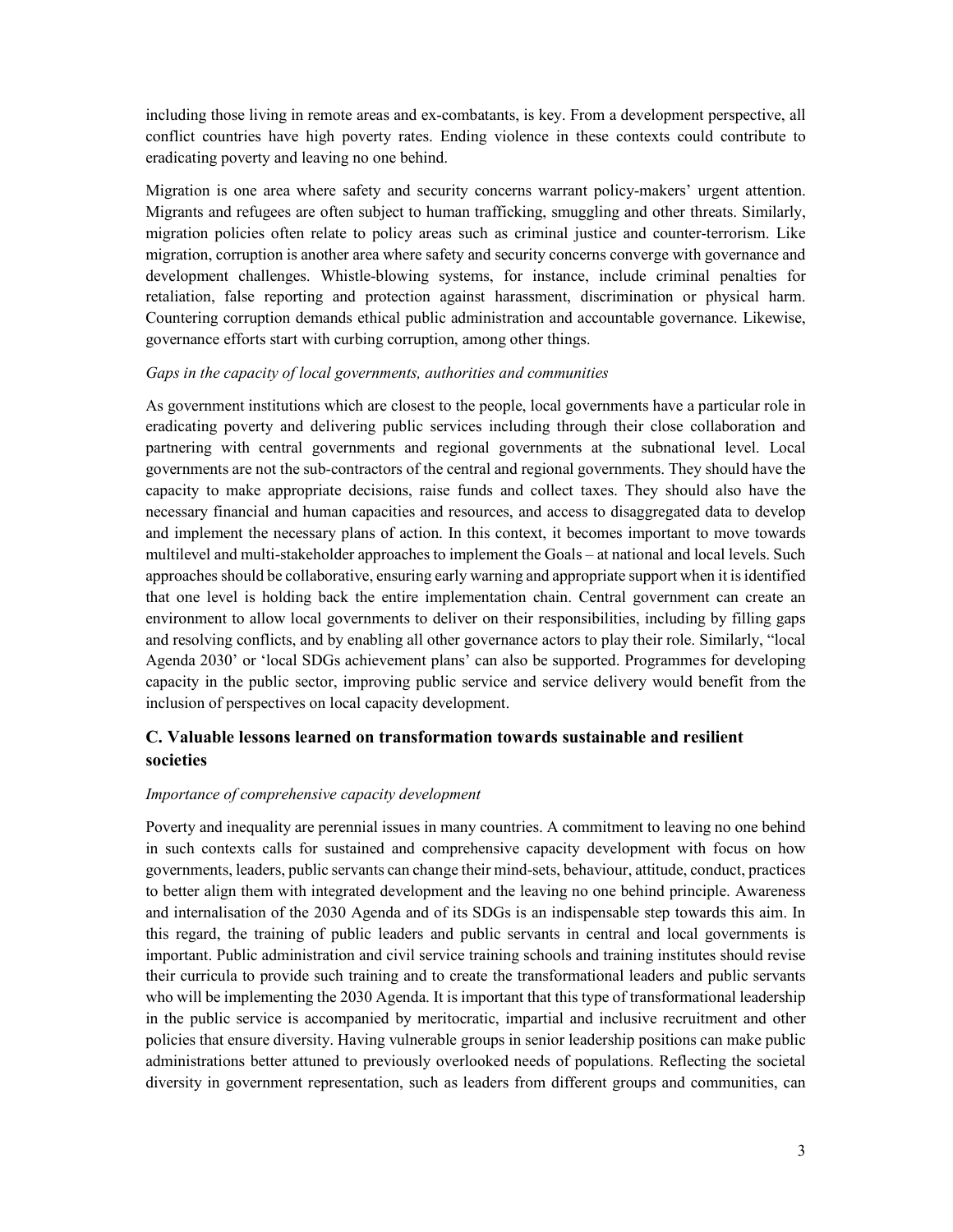also support building social and political trust. Diversity can benefit all governance actors in and beyond the public sector, including the private sector and civil society.

#### *Importance of creativity and innovation*

Implementing the 2030 Agenda to achieve the SDGs requires significant departures from the usual way of administering public affairs. It calls for radical shifts in understanding administration and building capacities. It demands institutionalized measures to engage the public sector workforce in creativity and innovation, and the creation of conditions for the latter to take root. It necessitates the search for fresh and new applications and tools for planning and implementing public services. It warrants networked capacities and collaborative working arrangements that promote debate and collective elaboration, implementation and analysis of policies.

There are numerous ways of promoting creativity and innovation in the public service. There can be established institutional structures that are semi-independent from the mainstream public service, such as the Centre for Public Service Innovation in South Africa. In this model, innovations can be incubated and applied in the public service to improve performance and service delivery. Alternatively, there can be provisions for specialized innovation structures in the public sector, such as the HUDUMA, Kenya or ASAN Service of Azerbaijan. In this model, innovation can ensue from within institutions endowed with specific mandates and resources.

#### *Strategic actions in pursuit of leaving no one behind*

Every country needs to assess its own context, design its own strategies and undertake the corresponding actions that can guide and lead to sustainable development that leaves no one behind. In general, however, the following are some of the action areas a government with an aspiration for developing 'leaving no one behind' policies could prioritize:

*Data-related actions*: Design, develop, utilize, support, make public and disseminate a robust data and information system that can ensure timely, accurate, disaggregated and high-quality data to identify and include those who are, or are likely to be, left behind. In so doing, data collection, measurement and analysis strategies should go beyond the measure of averages. Data science tools, such as real-time data, data visualization and machine learning along with behavioural approaches to policy-making can also be instrumental.

*Multi-dimensional participatory approaches to governance*: Adopt combinations of top-down, bottomup and transversal approaches to governance to give voice to the vulnerable by engaging them in the search, design, implementation and follow-up of creative solutions to development challenges through shared action and ownership of outcomes. In so doing, legal frameworks, policies, strategies and right to access programs of service delivery and family level income generation, can involve vulnerable populations, including those with multiple intersecting vulnerabilities such as the poorest women in remote areas. Participatory decision-making and inclusive service delivery are key in this regard. They can contribute to developing an open government system as a model of governance that focuses on the most vulnerable and establishes a new state-society relationship.

*Open government*: Transparency, especially through regularly published and widely disseminated national and local government budgets (including budget proposals, enacted budgets, mid-year and end year reports, audit reports and citizen budget within them) can allow people to track the financing of SDGs, hold state institutions accountable in their use of resources and their performance in implementing the SDGs. Establishing the mechanisms for people to participate in open and inclusive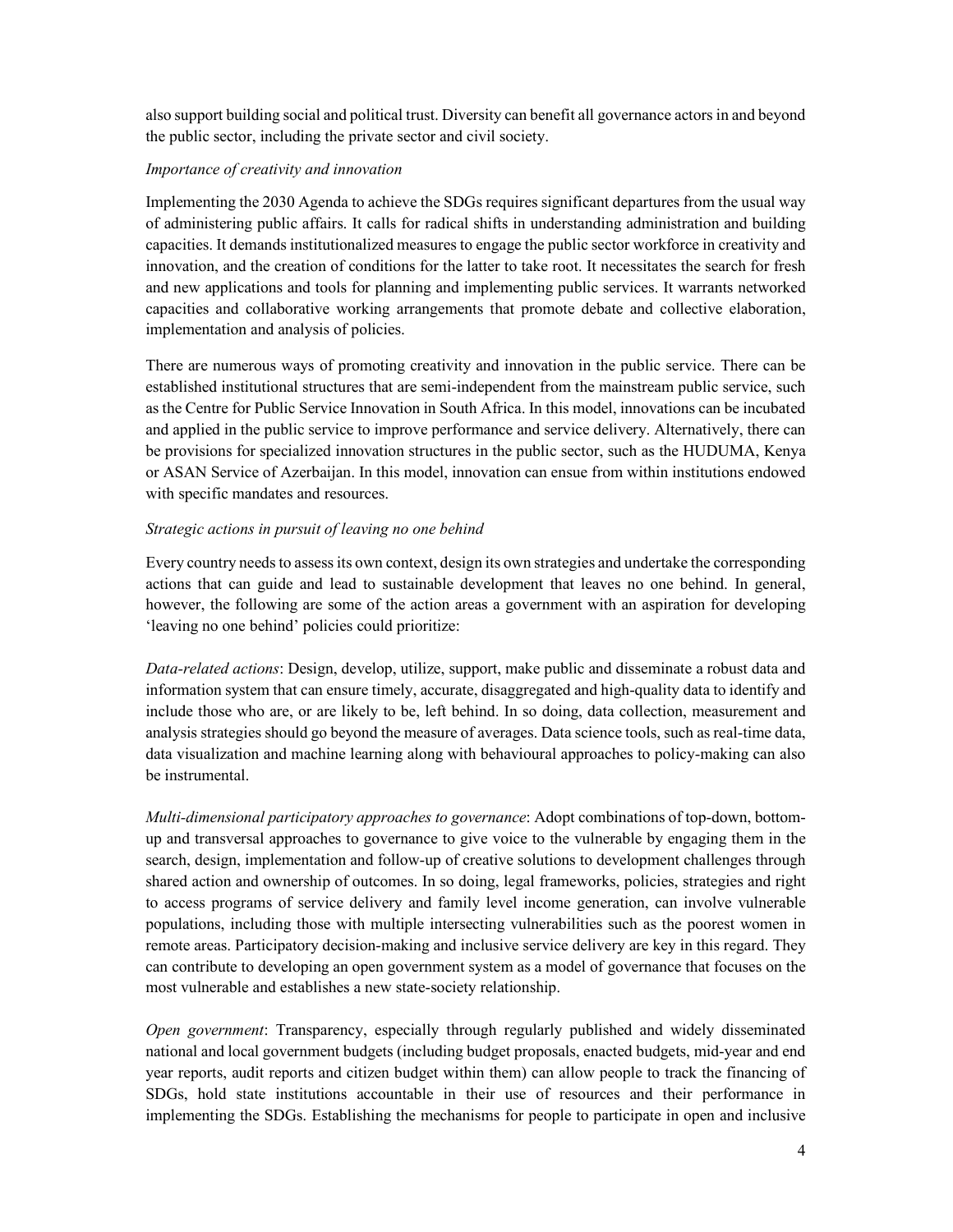budgetary processes is thus a priority in developing leaving no one behind policies. It may also be beneficial to make linkages between the 2030 Agenda and other frameworks such as the Open Government Partnerships where similar or comparable objectives are found.

## **D. Emerging issues likely to affect building sustainable and resilient societies**

Governments must respond effectively to many challenges including urbanization, environmental degradation, inequalities, migration, changing demographics, debt, corruption, technology, and others. To do so, they could consider including, in their national development plans, elements of sustainable, balanced and equitable growth, access to basic infrastructure, utilities, basic education, primary healthcare, and environmental conservation, among other things.

To ensure that transformation is aligned with the principle of leaving no one behind, innovative models of service delivery can aim to better cope with the fast-evolving nature of technology, business requirements and expectations of the people. Integrated solutions can be developed to better respond to the needs of all communities and to better harness their engagement. In addition, efforts could also be made to promote responsive, flexible and collaborative systems and instil a new work culture in the public sector. Each country can focus on reshaping its public governance and services in line with its own aspirations, encompassing all domains and levels of public governance.

## **E. Areas where political guidance by the high-level political forum is required**

CEPA has developed a framework that brings together the principles and commonly used strategies of effective governance emanating from United Nations agreements and commitments to sustainable development, and which is contained in the Annex to this contribution. Such a framework provides an important reference point in building effective, accountable and inclusive institutions at all levels and in support of the implementation of all SDGs. The principles could helpfully be linked with global efforts to support the implementation of the SDGs by reflecting them in ongoing United Nations capacity development activities as well as assessing development cooperation strategies and programmes. Similarly, self-assessment of relevant technical standards at the national level to promote alignment with the 2030 Agenda for Sustainable Development and the principle of leaving no one behind could also be beneficial in building institutions in support of sustainable and resilient societies.

A second area where political guidance by the HLPF is required is the development of more coherent policies, policy implementation and institutional frameworks. The indivisibility and the urgency of the SDGs make policy and institutional coherence a priority and call for better coordination and experience sharing among all relevant actors. This is important because fragmentation and silo-thinking are hampering the implementation of the SDGs. CEPA suggests three pathways to improve coherence. Firstly, institutional and policy coherence should be promoted together, context-sensitive and inclusive. Secondly, promotion of coherence requires structural attention and coordination, a broad range of tools, and might need specific work programmes or reforms. Thirdly, there is scope for a global peer-to-peer learning mechanism to support the necessary change of structures, processes, skills and mind-sets and to promote mutual learning, networking and knowledge exchange by all relevant stakeholders; in addition, national public administration schools and other training institutions should integrate the promotion of coherence for the SDGs in their curricula.

A third area concerns sound budgetary performance and transparent reporting. Building competent public fiscal management capacity at national and local levels together with adequate oversight capacity is a major challenge, particularly in post-conflict settings. Building sustainable capacity to govern should therefore start with public financial management including the mainstreaming of the Goals into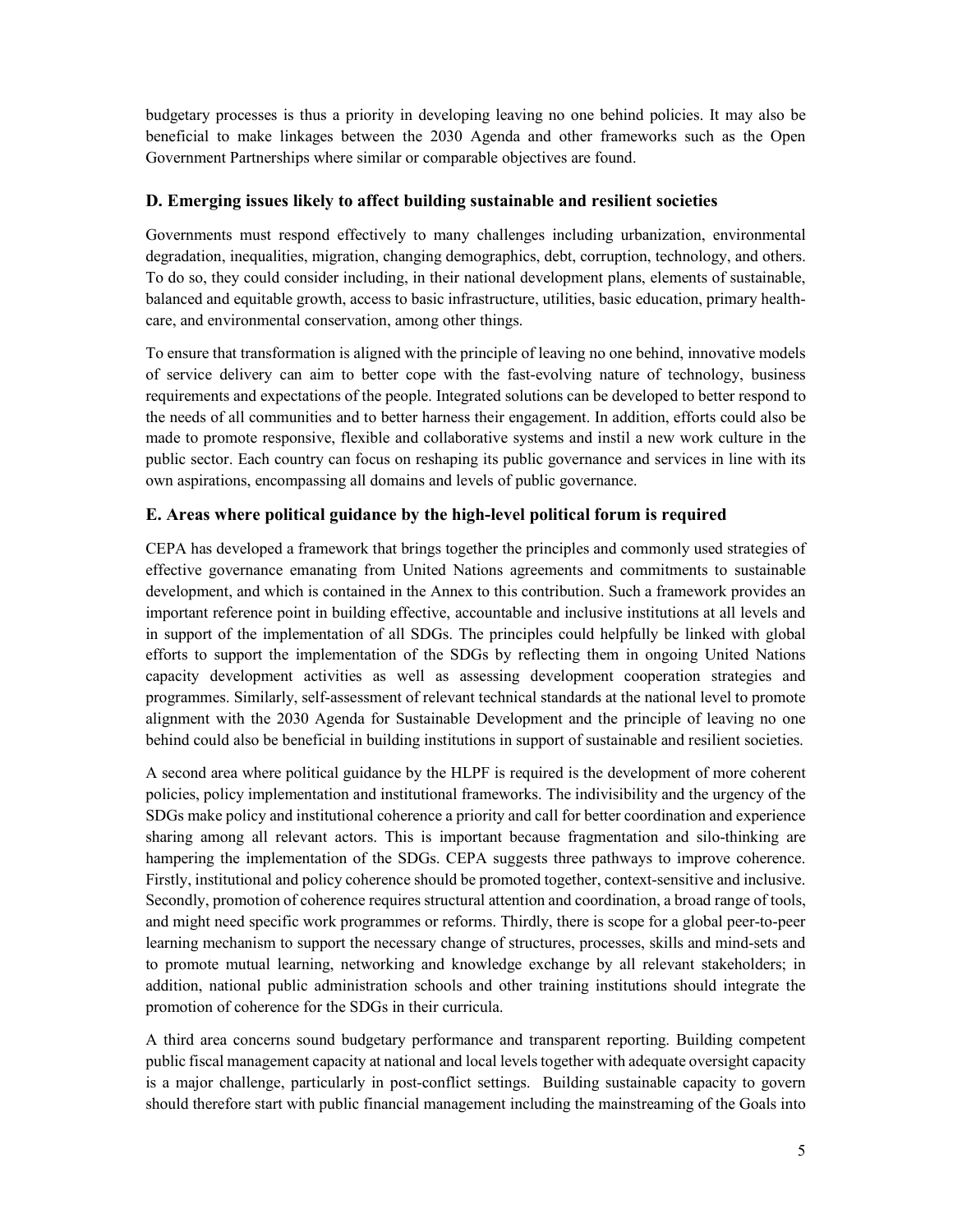national finance strategies, which aim at bridging the gap between policy priorities and actual government spending and ensuring that the achievement of sustainable development does not rely on aid alone. Timely and regular production, publication and wide dissemination of at least executive budget proposals and reports can thus be considered. Also important are the establishment of effective public participation mechanisms in budgetary processes, and the formulation of indicators to monitor countries' progress in implementing such mechanisms and the related policies of leaving no one behind. The HLPF could shed light on the type and nature of such indicators to enhance accountability for leaving no one behind.

## **F. Policy recommendations on ways to accelerate progress in establishing sustainable and resilient societies**

Resilience and sustainability have to do with ensuring a better future for all people and our planet in the long-run. Reaching the SDGs is a path that should create, along the way, the knowledge needed to measure the impact of programs and policies for leaving no one behind. Moreover, the values that are embedded in the 2030 Agenda need to be inculcated in the current generations to pass them on to the future ones. Future-oriented strategies and actions can increase the likelihood that countries stand a chance for building and maintaining resilient societies and realizing sustainable development, and that the poorest and the most vulnerable continue to access and benefit from public goods and services. With this in mind and to accelerate progress in establishing sustainable and resilient societies, CEPA recommends:

- Adopting and operationalizing the principles of responsive and effective governance for sustainable development and undertaking related strategic actions that are known to be effective in line with each country's unique needs and aspirations;
- Adopting the principle of leaving no one behind as a core principle of public administration, and ensuring that all human beings can fulfil their potential in dignity and equality by taking into account the needs and aspirations of all segments of society, including the poorest and most vulnerable and those subject to discrimination, in public policies at all levels;
- Introducing clear and comprehensive legal frameworks, policies, strategies and services that focus on and empowering the poorest and most vulnerable, and marshalling financial resources towards this end;
- Addressing violence and insecurity as a matter of priority as the absence of peace can otherwise throw healthy and prosperous communities into abject poverty and helplessness;
- Strengthening local governments, authorities and communities as integral actors of sustainable development in service delivery, infrastructure development, local resource mobilization or institutional and human resource capacity development;
- Fostering life-long learning cultures and supporting tailor-made and comprehensive capacity development in the public sector, and strengthening the institutions promoting such learning culture and capacity development.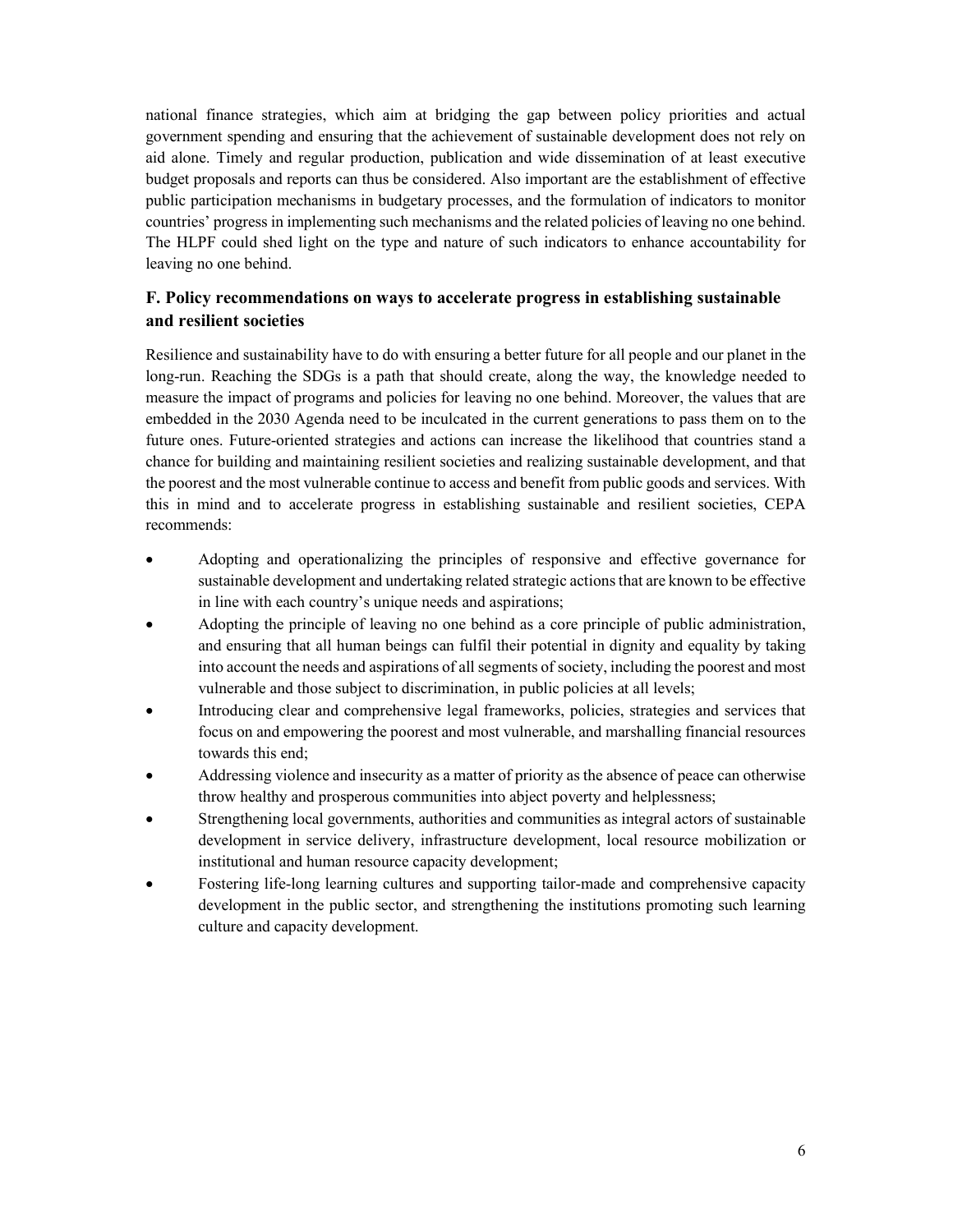#### **Annex**

## **Principles of responsive and effective governance for sustainable development**

#### **Preamble**

 The full realization of the Sustainable Development Goals and other internationally agreed development objectives will hinge in no small part on a common understanding of the basic principles of responsive and effective governance for sustainable development. The basic principles set out below are intended to clarify the governance agenda, taking into account different governance structures, national realities, capacities and levels of development and respecting national policies and priorities. They have been developed by the Committee of Experts on Public Administration to help interested countries, on a voluntary basis, build effective, accountable and inclusive institutions at all levels, with a view to achieving the shared vision for the people and the planet embodied in the 2030 Agenda for Sustainable Development. As basic principles, they apply to all public institutions, including the administration of executive and legislative organs, the security and justice sectors, independent constitutional bodies and State corporations. The principles are given depth and made operational through a selection of commonly used strategies and related practices, which are an integral and evolving part of this work.

| Principle             |                                                                                                                                                                                                            | Commonly used strategies                                                   |  |  |
|-----------------------|------------------------------------------------------------------------------------------------------------------------------------------------------------------------------------------------------------|----------------------------------------------------------------------------|--|--|
| <b>Effectiveness</b>  |                                                                                                                                                                                                            |                                                                            |  |  |
| Competence            | To perform their functions<br>effectively, institutions are to have<br>sufficient expertise, resources and<br>tools to deal adequately with the<br>mandates under their authority                          | • Promotion of a professional<br>public sector workforce                   |  |  |
|                       |                                                                                                                                                                                                            | • Strategic human resources<br>management                                  |  |  |
|                       |                                                                                                                                                                                                            | • Promotion of leadership<br>development and training of<br>civil servants |  |  |
|                       |                                                                                                                                                                                                            | • Performance management                                                   |  |  |
|                       |                                                                                                                                                                                                            | • Results-based management                                                 |  |  |
|                       |                                                                                                                                                                                                            | • Financial management and<br>control                                      |  |  |
|                       |                                                                                                                                                                                                            | • Efficient and fair revenue<br>administration                             |  |  |
|                       |                                                                                                                                                                                                            | • Investment in e-government                                               |  |  |
| Sound<br>policymaking | To achieve their intended results,<br>public policies are to be coherent<br>with one another and founded on<br>true or well-established grounds,<br>in full accordance with fact, reason<br>and good sense | • Strategic planning and<br>foresight                                      |  |  |
|                       |                                                                                                                                                                                                            | • Regulatory impact analysis                                               |  |  |
|                       |                                                                                                                                                                                                            | • Promotion of coherent<br>policymaking                                    |  |  |
|                       |                                                                                                                                                                                                            | • Strengthening national<br>statistical systems                            |  |  |
|                       |                                                                                                                                                                                                            | • Monitoring and evaluation<br>systems                                     |  |  |

• Science-policy interface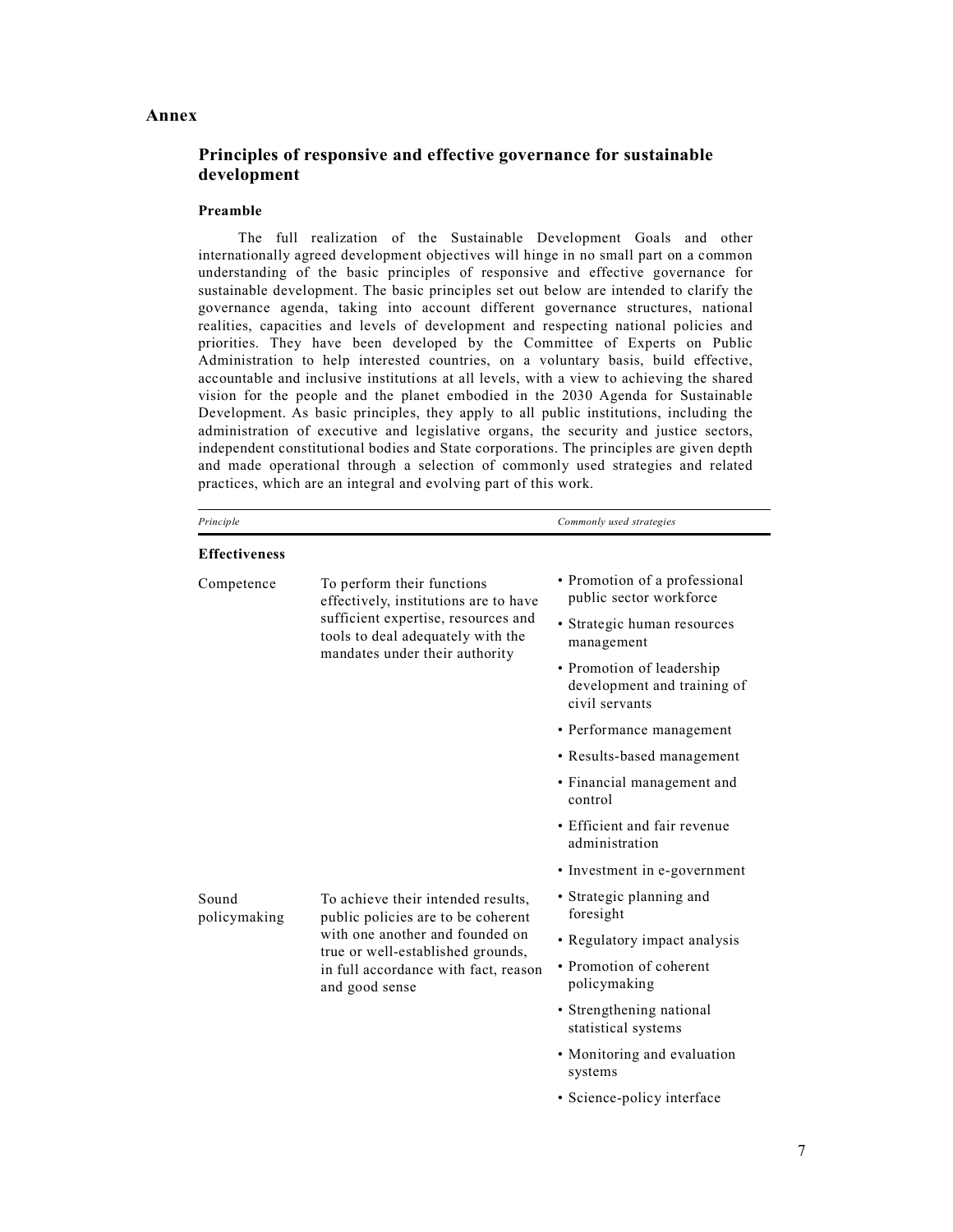| Principle                |                                                                                                                                                                                                                                                                    | Commonly used strategies                                                                                          |
|--------------------------|--------------------------------------------------------------------------------------------------------------------------------------------------------------------------------------------------------------------------------------------------------------------|-------------------------------------------------------------------------------------------------------------------|
|                          |                                                                                                                                                                                                                                                                    | • Risk management frameworks                                                                                      |
|                          |                                                                                                                                                                                                                                                                    | • Data sharing                                                                                                    |
| Collaboration            | To address problems of common<br>interest, institutions at all levels of<br>government and in all sectors<br>should work together and jointly<br>with non-State actors towards the<br>same end, purpose and effect                                                 | • Centre of government<br>coordination under the Head of<br><b>State or Government</b>                            |
|                          |                                                                                                                                                                                                                                                                    | · Collaboration, coordination,<br>integration and dialogue across<br>levels of government and<br>functional areas |
|                          |                                                                                                                                                                                                                                                                    | • Raising awareness of the<br>Sustainable Development<br>Goals                                                    |
|                          |                                                                                                                                                                                                                                                                    | • Network-based governance                                                                                        |
|                          |                                                                                                                                                                                                                                                                    | • Multi-stakeholder partnerships                                                                                  |
| Accountability           |                                                                                                                                                                                                                                                                    |                                                                                                                   |
| Integrity                | To serve in the public interest,<br>civil servants are to discharge their<br>official duties honestly, fairly and<br>in a manner consistent with<br>soundness of moral principle                                                                                   | • Promotion of anti-corruption<br>policies, practices and bodies                                                  |
|                          |                                                                                                                                                                                                                                                                    | • Codes of conduct for public<br>officials                                                                        |
|                          |                                                                                                                                                                                                                                                                    | • Competitive public<br>procurement                                                                               |
|                          |                                                                                                                                                                                                                                                                    | • Elimination of bribery and<br>trading in influence                                                              |
|                          |                                                                                                                                                                                                                                                                    | • Conflict of interest policies                                                                                   |
|                          |                                                                                                                                                                                                                                                                    | • Whistle-blower protection                                                                                       |
|                          |                                                                                                                                                                                                                                                                    | • Provision of adequate<br>remuneration and equitable pay<br>scales for public servants                           |
| Transparency             | To ensure accountability and<br>enable public scrutiny, institutions<br>are to be open and candid in the<br>execution of their functions and<br>promote access to information,<br>subject only to the specific and<br>limited exceptions as are provided<br>by law | • Proactive disclosure of<br>information                                                                          |
|                          |                                                                                                                                                                                                                                                                    | • Budget transparency                                                                                             |
|                          |                                                                                                                                                                                                                                                                    | • Open government data                                                                                            |
|                          |                                                                                                                                                                                                                                                                    | • Registries of beneficial<br>ownership                                                                           |
|                          |                                                                                                                                                                                                                                                                    | • Lobby registries                                                                                                |
| Independent<br>oversight | To retain trust in government,<br>oversight agencies are to act<br>according to strictly professional<br>considerations and apart from and<br>unaffected by others                                                                                                 | • Promotion of the independence<br>of regulatory agencies                                                         |
|                          |                                                                                                                                                                                                                                                                    | • Arrangements for review of<br>administrative decisions by<br>courts or other bodies                             |
|                          |                                                                                                                                                                                                                                                                    | · Independent audit                                                                                               |
|                          |                                                                                                                                                                                                                                                                    | • Respect for legality                                                                                            |